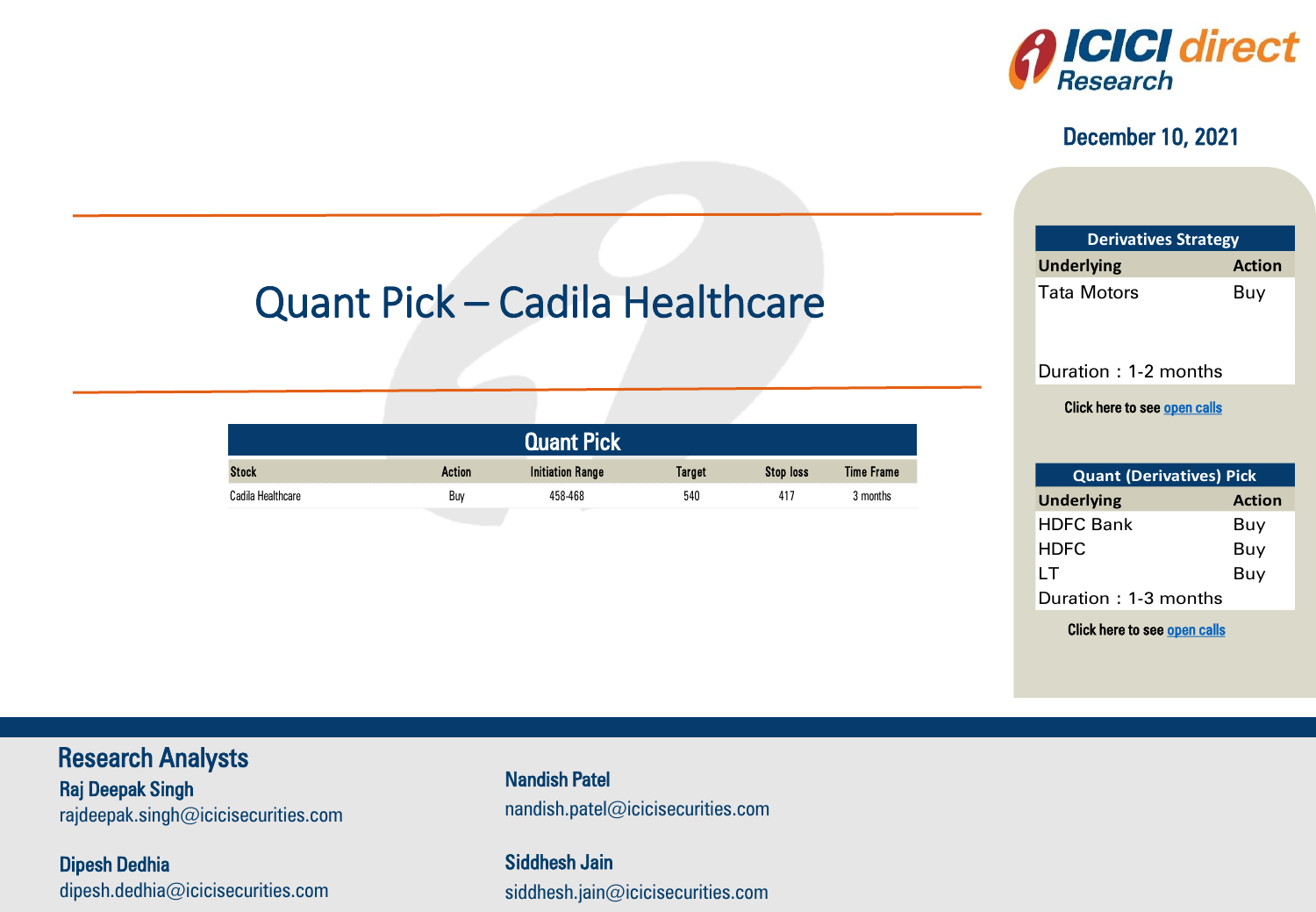## Buy Cadila Healthcare in range of  $\bar{\mathbf{z}}$  458-468; Target:  $\bar{\mathbf{z}}$  540; Stop Loss: ₹417; Time frame: Three months



| <b>Snapshot</b>            | <b>Spot Price</b><br>469<br>0.56<br><b>Beta</b><br>529<br>12M Avg Price (₹)<br>3M Avg Roll (%)<br>93%<br>26.5<br>HV 30 Day (% Annualised)                                                              |
|----------------------------|--------------------------------------------------------------------------------------------------------------------------------------------------------------------------------------------------------|
|                            | Short covering likely to take stock higher                                                                                                                                                             |
|                            | 800<br>29000000<br>- Price<br>Open Interest                                                                                                                                                            |
|                            | 700<br>24000000                                                                                                                                                                                        |
| Price vs. open<br>interest | 600<br>19000000                                                                                                                                                                                        |
| pattern                    | 500<br>14000000                                                                                                                                                                                        |
|                            | 400<br>9000000                                                                                                                                                                                         |
|                            | 300<br>200<br>4000000                                                                                                                                                                                  |
|                            | Aug-20<br>$Jul-20$<br>$0$ ct- $20$<br>$Dec-20$<br>$Sep-20$<br>Nov-20<br>$Jan-21$<br>$J$ un- $21$<br>Feb-21<br>Apr-21<br>$May-21$<br>$0ct-21$<br>$Nov-21$<br>$Mar-21$<br>$Jul-21$<br>Aug-21<br>$Sep-21$ |

Source: NSE, Seediff, ICICI Direct Research

#### <span id="page-1-0"></span>December 10, 2021 **ICICI Securities Ltd.** | Retail Equity Research 2

Quant Pick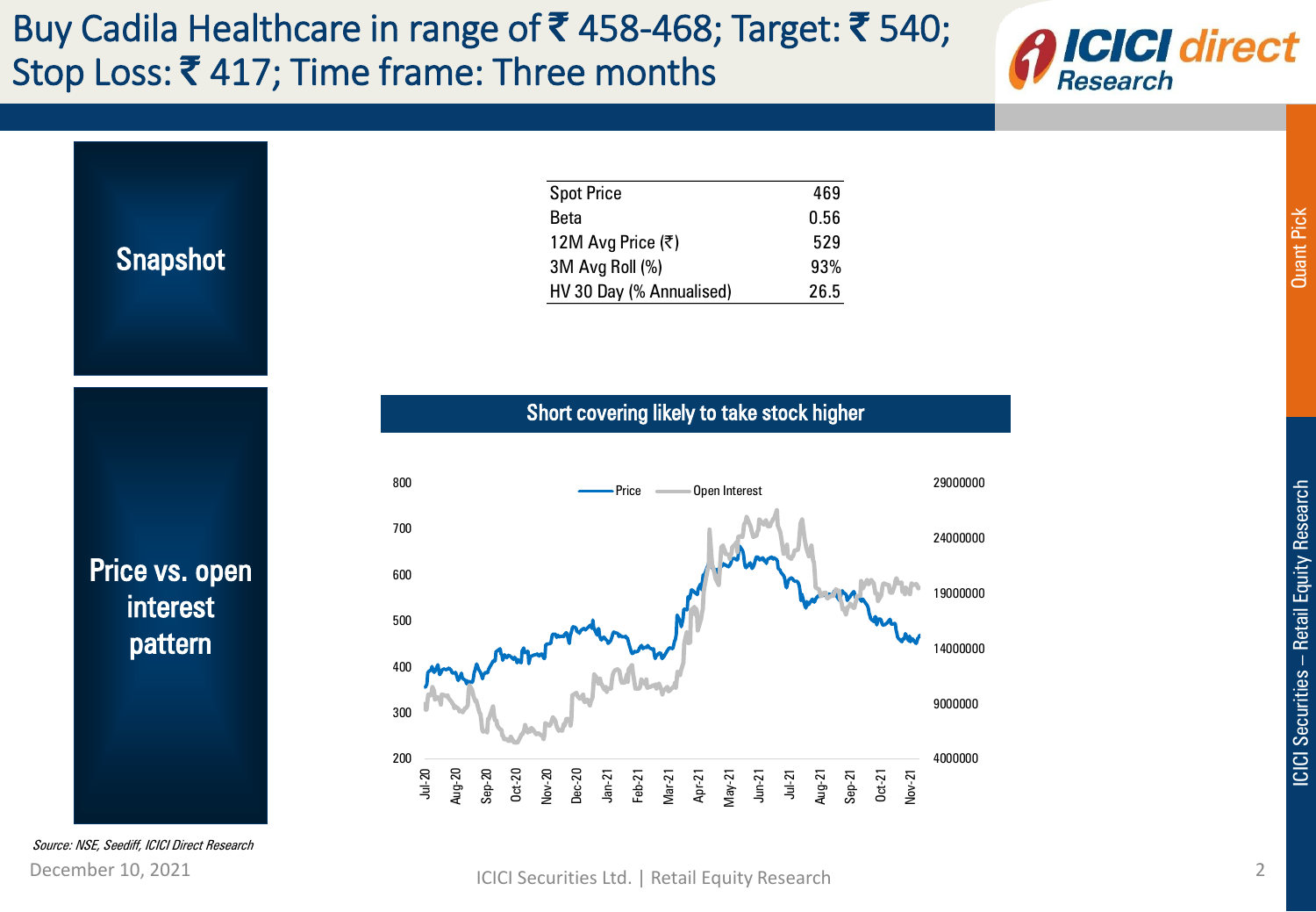# Derivatives and Quantitative Outlook…

- **ICICI direct**
- The Pharma space has remained largely range bound in the last couple of months with stocks like Cadila Healthcare underperforming the market. Currently, stock is trading near its support base and we believe that current levels provides good risk reward opportunity. After remaining range bound for some time, we believe that the recent up move is likely to continue towards  $\bar{\tau}$  540 in the coming weeks.
- On the F&O front, the open interest in the stock is relatively low compared to the last couple of months and remained almost unchanged after September. However, with the ongoing price consolidation, we saw marginal closure of positions suggesting short covering. Since the stocks is making formation near its support we believe fresh long positions may be formed, which should take the stock higher in the coming trading sessions
- On the options front, after significant writing was seen in 460 Call, the highest Call OI base is at 500 strike for December series. However, closure is visible at ATM Call strikes of 460 strike. With initial sign of closure among Call writers, we expect the stock to be well placed to test its Call base of 500 in December Series. On the other hand, significant Put OI was seen in 460 and 450 strikes that should act as support on downsides
- The stock may see a pick-up in the uptrend after remaining in the range of  $\bar{\tau}$  450-480 for more than three weeks. It has been holding above the crucial lower range of  $\bar{\tau}$  450. Now, momentum may return in the stock as short positions have started covering. Also, in the first second of December series, Call writers are covering their positons. This is an early sign of breakout from the said trading range .
- **•** Looking at the significant delivery volume activity around  $\bar{\tau}$  430-460 in April 2021 and now in December 2021, we expect these levels to act as strong support in the near term. In such a scenario, the positive bias may continue in the stock till these levels are held.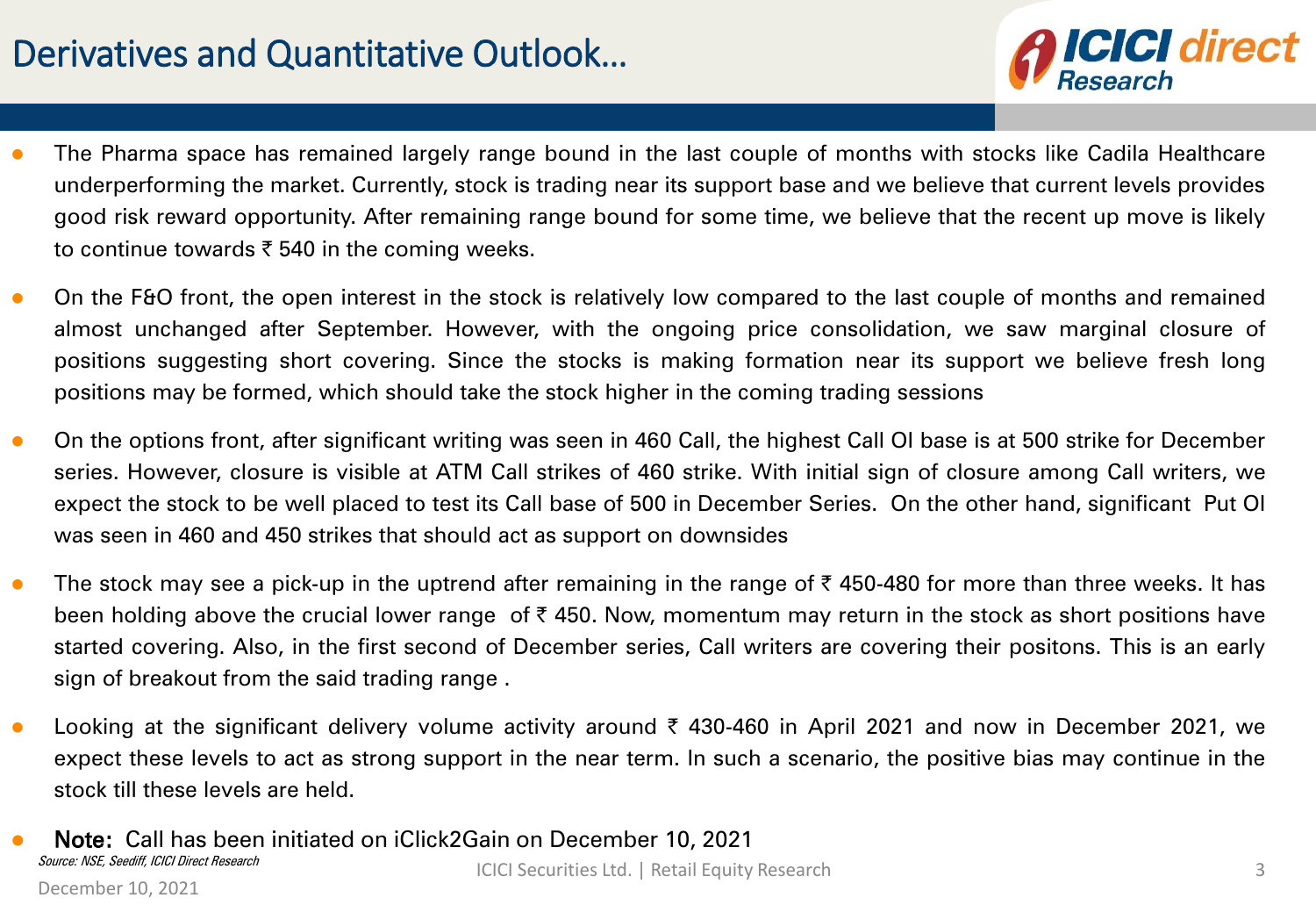

| <b>Date</b> | <b>Scrip</b> | <b>Action</b> | Recommendation                                                                                                                                                                               |
|-------------|--------------|---------------|----------------------------------------------------------------------------------------------------------------------------------------------------------------------------------------------|
| 08-Dec-21   | Bank Nifty   | Buv           | Positional Future : Buy Bank Nifty December future at 37080-37130, Target: 38000-38200, Stop-loss: 36695, Time-frame: till 5-7 days.                                                         |
| 08-Dec-21   | Tata Motors  | <b>Buy</b>    | Long/Short Strategy: Buy Tata Motors December future at 483-486, buy 485 Put at 15-16 & sell 515 Call at 7.50-8.50, Target: 523, Maximum loss: 7-8 points, Time-frame: till December expiry. |

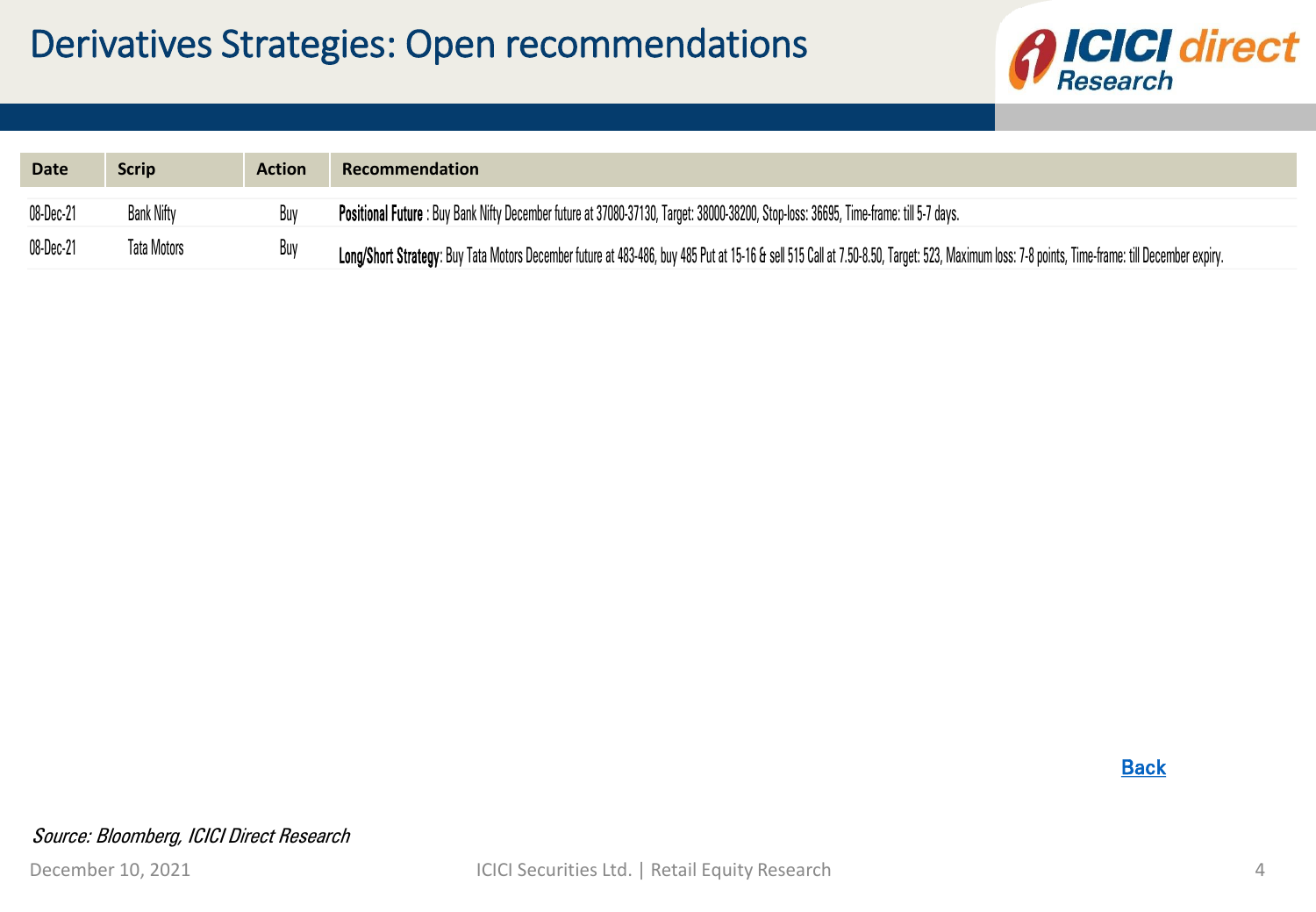# Quant Picks: Open recommendations…



<span id="page-4-0"></span>

|              |                       |     | rice      |      |      | :MP  |        |          |
|--------------|-----------------------|-----|-----------|------|------|------|--------|----------|
| 30-Nov-2     | .<br><b>HDFC Bank</b> | Buy | 1500-1518 | 1650 | 1425 | 1527 | $.2\%$ | months   |
| $03$ -Dec-21 | Larsen & Toubro       | Buy | 1815-1835 | 2120 | 1660 | 1880 | 3.0%   | l months |
| 07-Dec-21    | <b>HDFC</b>           | Buy | 2800-2830 | 3110 | 2620 | 2842 | 0.6%   | months   |
| 08-Dec-21    | Airtel                | Buy | 700-717   | 815  | 749  | 714  |        | months   |
| 7-nec        | Cadila                | Buy | 8-468     | 540  | 41   | 468  | 0.0%   |          |

**[Back](#page-1-0)**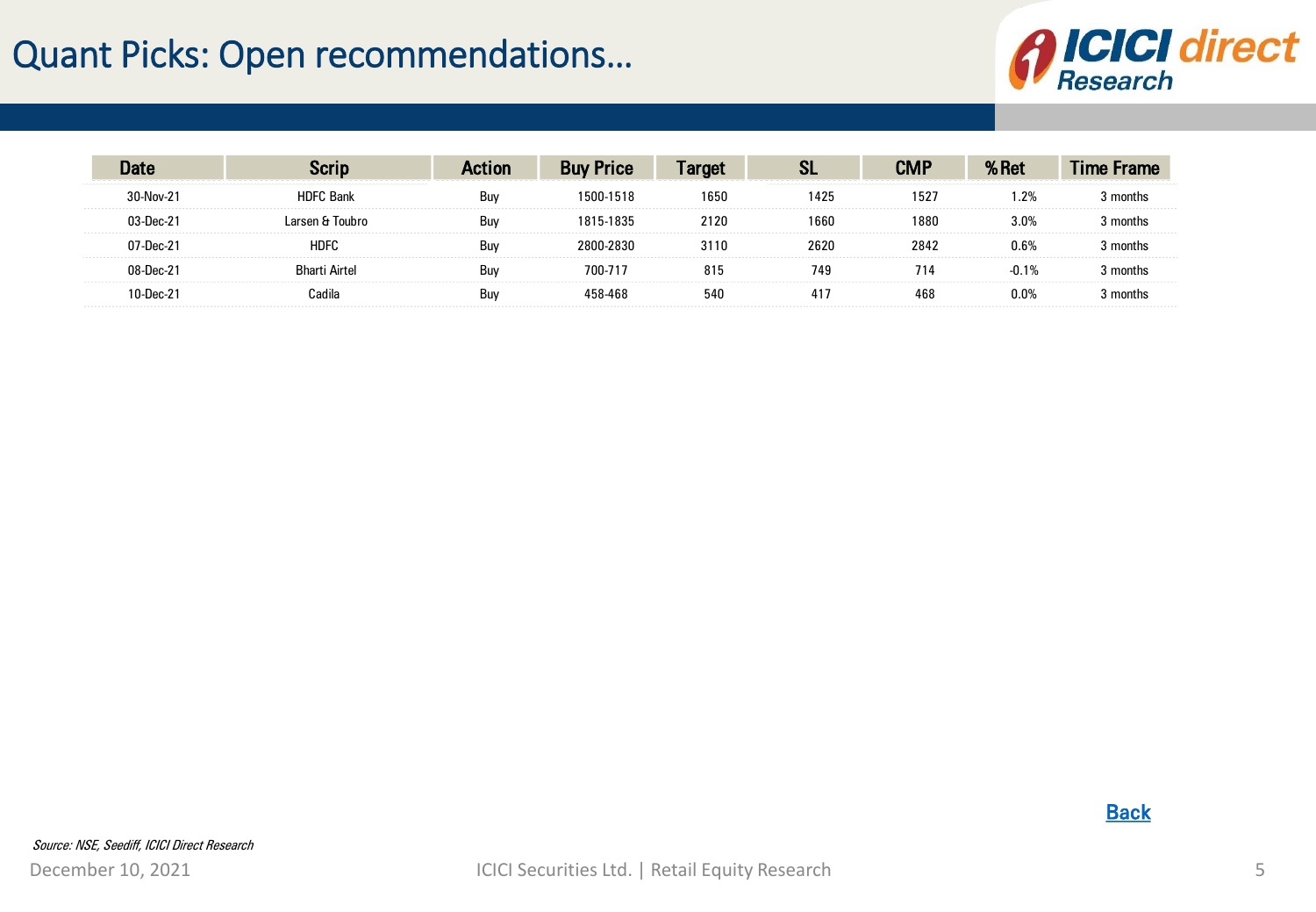

### Pankaj Pandey Head – Research pankaj.pandey@icicisecurities.com ICICI Direct Research Desk, ICICI Securities Limited, 1<sup>st</sup> Floor, Akruti Trade Centre, Road no.7, MIDC Andheri (East) Mumbai – 400 093 research@icicidirect.com



Source: Bloomberg, ICICI Direct Research